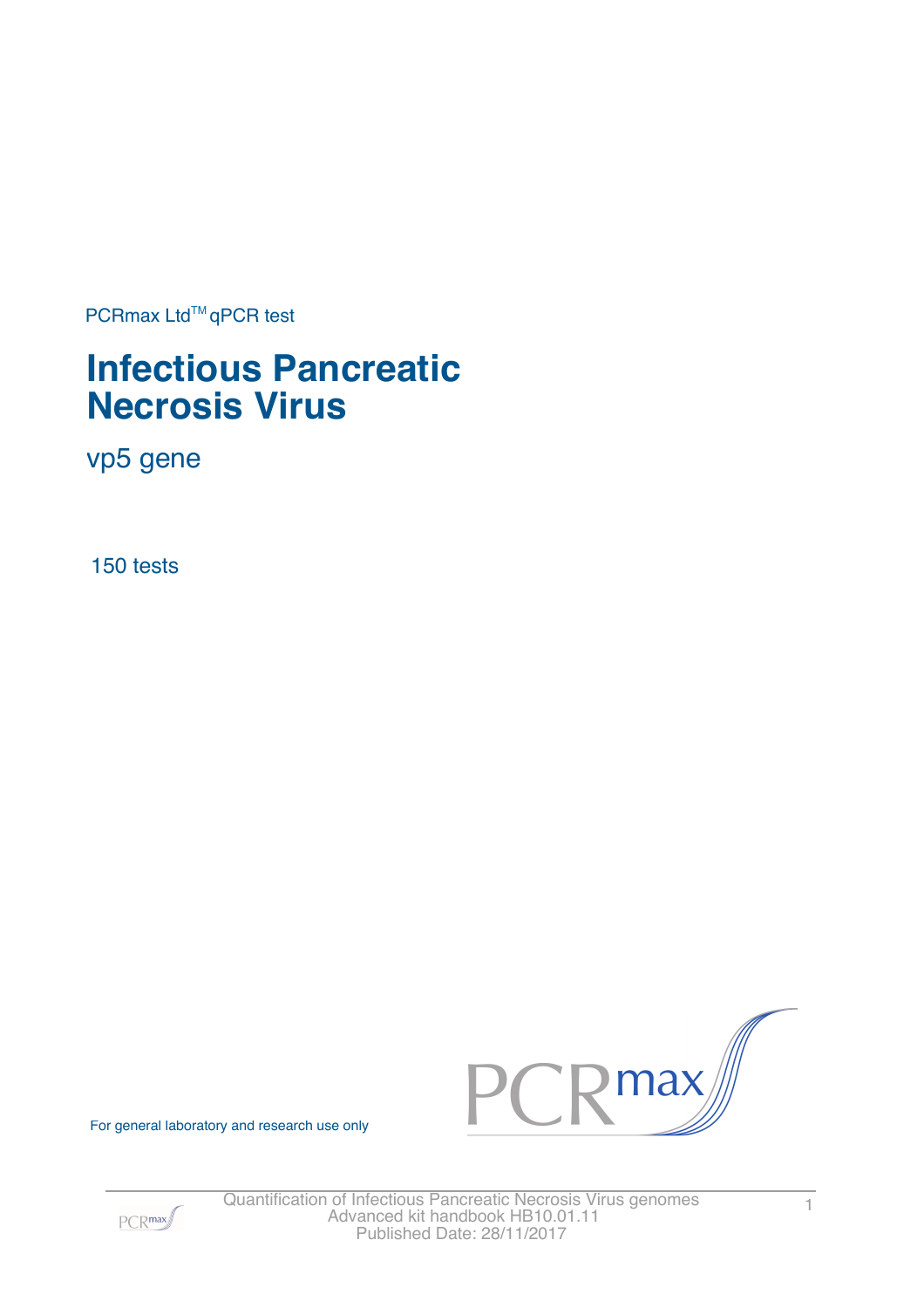## Introduction to Infectious Pancreatic Necrosis Virus

Infectious Pancreatic Necrosis Virus (IPNV) is an RNA based virus of the Aquabirnavirus genus which causes Infectious Pancreatic Necrosis (IPN), an acute contagious disease found in farmed Salmonoid fish. The genome of this virus consists of two segments of double-stranded RNA packaged in a non-enveloped icosahedral capsid. The larger segment, A, is 3097 nucleotides long and encodes a 107kDa precursor protein made up of VP2, VP3 and VP4 from a single large open reading frame (ORF). VP2 and 3 are structural proteins while VP4 is a non-structural protease which cleaves this precursor polyprotein. A second ORF in this genome segment overlaps the N-terminal region of VP2 and encodes the small non-structural protein VP5. The smaller genomic segment, B, is 2784 nucleotides long and encodes VP1, the virion-associated RNA-dependent RNA polymerase.

Transmission of this virus occurs via contact with infected bodily secretions and excretions. The virus replicates in the host cell cytoplasm where the double-stranded RNA acts as a template for mRNA production as well as new viral genomes. Infection with this virus spreads throughout the body to most tissues and visceral organs resulting in an acute disease.

Outbreaks are typically seen in early first-feeding fry and also shortly after sea transfer of smolts causing an increase in daily mortality in the hatchery. Infection presents with clinical signs including pale gills with dark skin pigmentation, abdominal distension, corkscrew style swimming and swelling of the eyes. Routine cleaning and disinfection of the hatchery can help prevent outbreaks as well as avoiding mixing of fish from different sites.

There are currently nine different serotypes of IPNV which cause diseases with varying mortality rates between 5 and 90%.

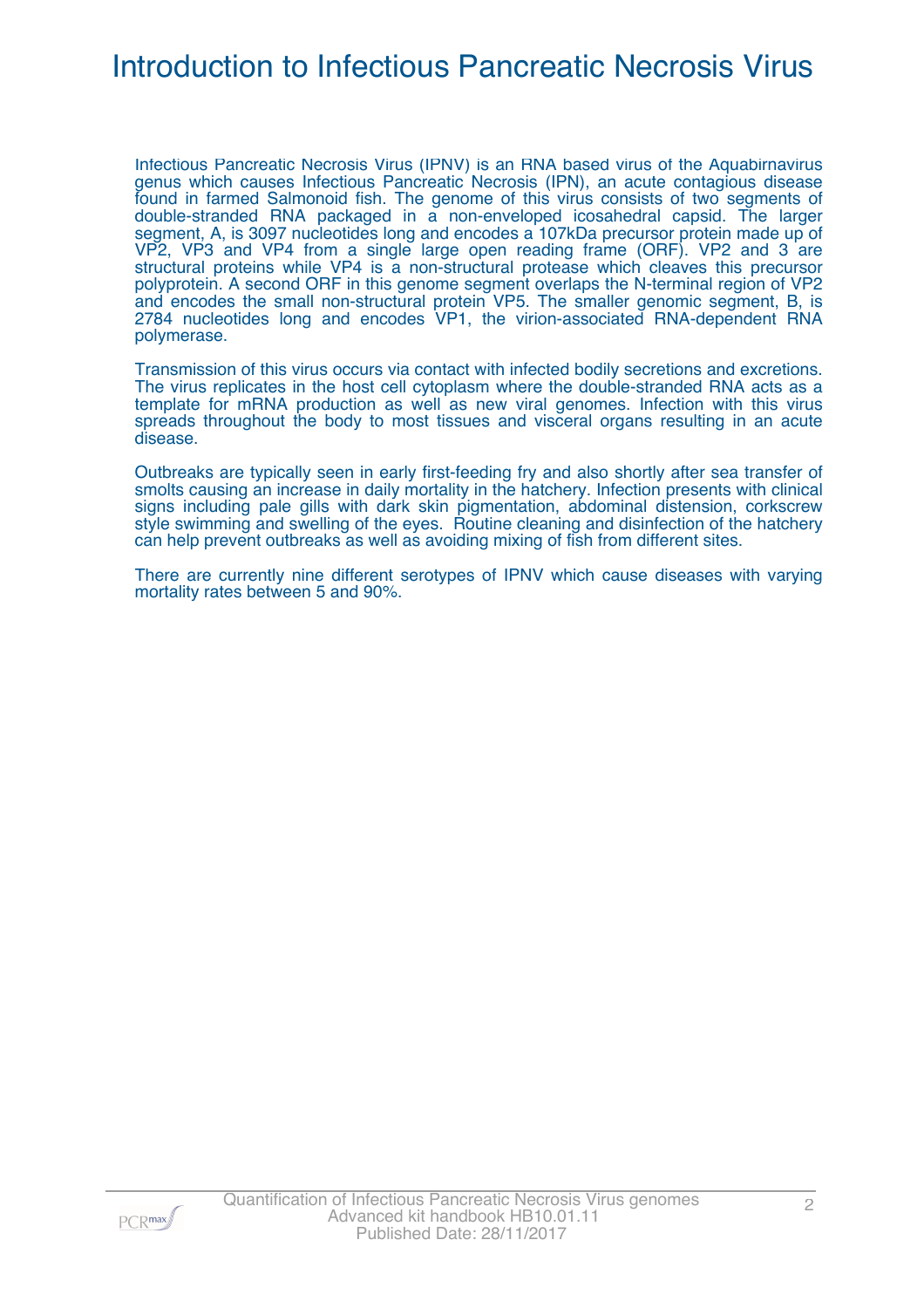# **Specificity**

The PCRmax™ qPCR Kit for Infectious Pancreatic Necrosis Virus (IPNV) genomes is designed for the in vitro quantification of IPNV genomes. The kit is designed to have the broadest detection profile possible whilst remaining specific to the IPNV genome. The primers and probe sequences in this kit have 100% homology with a broad range of IPNV sequences based on a comprehensive bioinformatics analysis.

If you require further information, or have a specific question about the detection profile of this kit then please send an e.mail to CPtechsupport@coleparmer.com and our bioinformatics team will answer your question.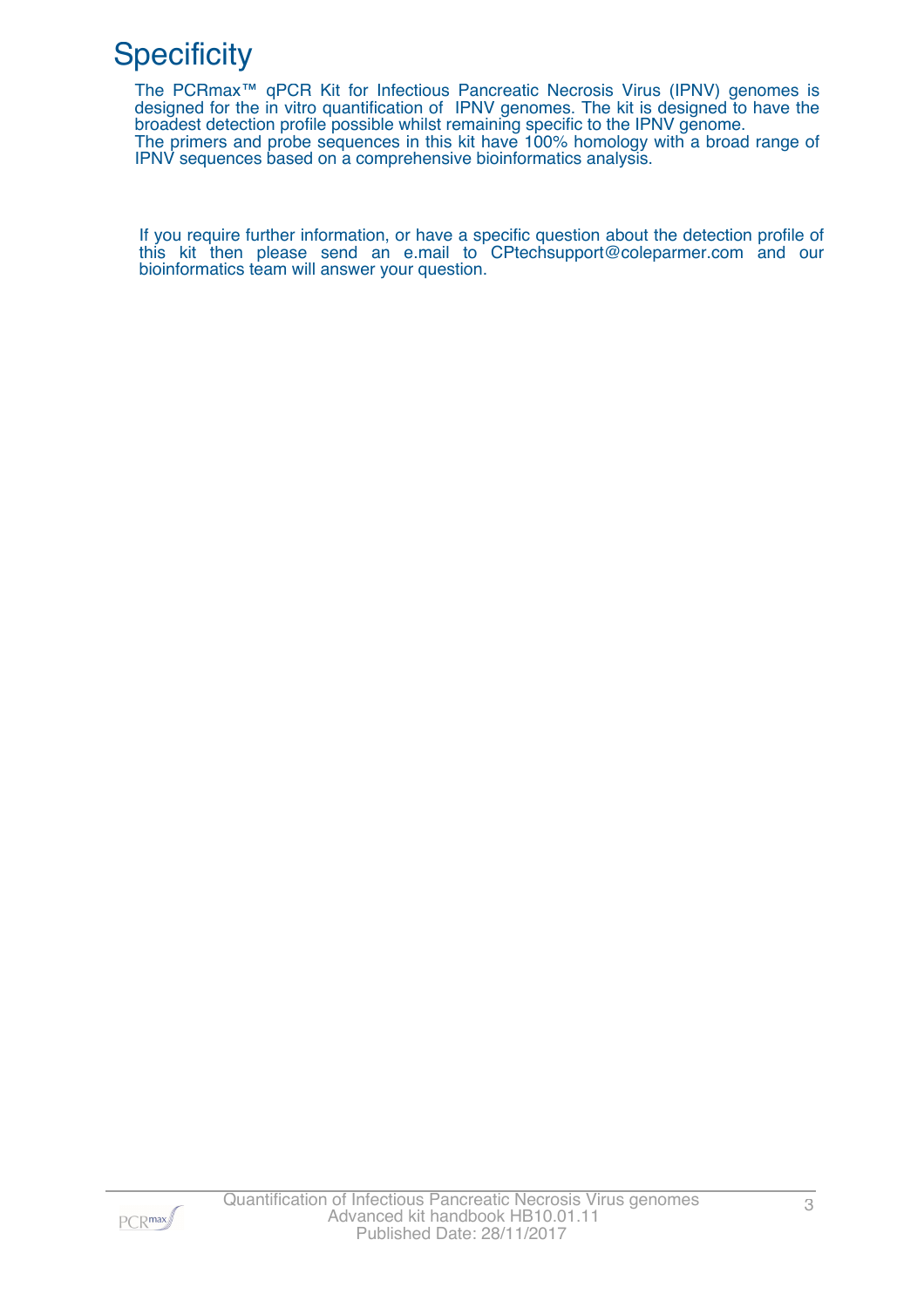# Kit contents

- **IPNV specific primer/probe mix (150 reactions BROWN) FAM** labelled
- **IPNV positive control template (for Standard curve RED)**
- **Internal extraction control primer/probe mix (150 reactions BROWN)** VIC labelled as standard
- **Internal extraction control RNA (150 reactions BLUE)**
- **Endogenous control primer/probe mix (150 reactions BROWN)** FAM labelled
- **IPNV/Internal extraction control/endogenous control RT primer mix (150 reactions GREEN)**

Required for two step protocol only

- **RNase/DNase free water (WHITE)** for resuspension of primer/probe mixes
- **Template preparation buffer (YELLOW)** for resuspension of internal extraction control template, positive control template and standard curve preparation

### Reagents and equipment to be supplied by the user

#### **Real-time PCR Instrument**

#### **RNA extraction kit**

This kit is designed to work well with all processes that yield high quality RNA with minimal PCR inhibitors.

#### **Lyophilised OneStep 2X RT-qPCR Master Mix**

This kit is designed to be compatible with all commercially available OneStep master mix that run with standard cycling conditions.

**Pipettors and Tips**

**Vortex and centrifuge**

**Thin walled 1.5 ml PCR reaction tubes**

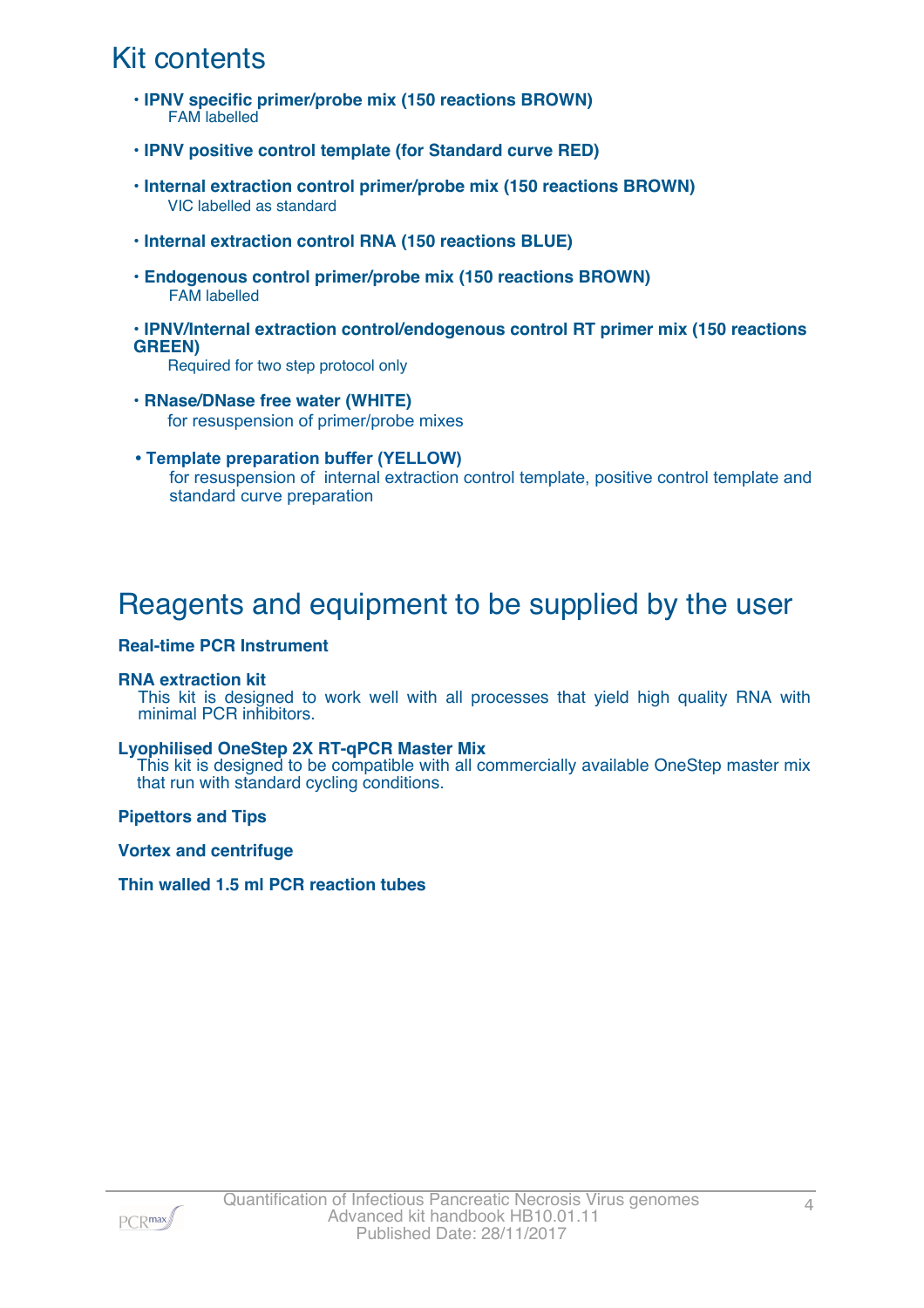### Kit storage and stability

This kit is stable at room temperature but should be stored at -20°C on arrival. Once the lyophilised components have been resuspended they should not be exposed to temperatures above **-20ºC for longer than 30 minutes and** unnecessary repeated freeze/thawing should be avoided. The kit is stable for six months from the date of resuspension under these circumstances.

If a standard curve dilution series is prepared this can be stored frozen for an extended period. If you see any degradation in this serial dilution a fresh standard curve can be prepared from the positive control.

**PCRmax does not recommend using the kit after the expiry date stated on the pack.**

### Suitable sample material

All kinds of sample material suited for PCR amplification can be used. Please ensure the samples are suitable in terms of purity, concentration, and RNA/DNA integrity (An internal PCR control is supplied to test for non specific PCR inhibitors). Always run at least one negative control with the samples. To prepare a negative-control, replace the template RNA sample with RNase/DNase free water.

### Dynamic range of test

Under optimal PCR conditions PCRmax IPNV detection kits have very high priming efficiencies of >95% and can detect less than 100 copies of target template.

## Notices and disclaimers

This product is developed, designed and sold for research purposes only. It is not intended for human diagnostic or drug purposes or to be administered to humans unless clearly expressed for that purpose by the Food and Drug Administration in the USA or the appropriate regulatory authorities in the country of use. During the warranty period PCRmax detection kits allow precise and reproducible data recovery combined with excellent sensitivity. For data obtained by violation to the general GLP guidelines and the manufacturer's recommendations the right to claim under guarantee is expired. PCR is a proprietary technology covered by several US and foreign patents. These patents are owned by Roche Molecular Systems Inc. and have been sub-licensed by PE Corporation in certain fields. Depending on your specific application you may need a license from Roche or PE to practice PCR. Additional information on purchasing licenses to practice the PCR process may be obtained by contacting the Director of Licensing at Roche Molecular Systems, 1145 Atlantic Avenue, Alameda, CA 94501 or Applied Biosystems business group of the Applera Corporation, 850 Lincoln Centre Drive, Foster City, CA 94404. In addition, the 5' nuclease assay and other homogeneous amplification methods used in connection with the PCR process may be covered by U. S. Patents 5,210,015 and 5,487,972, owned by Roche Molecular Systems, Inc, and by U.S. Patent 5,538,848, owned by The Perkin-Elmer Corporation.

# **Trademarks**

#### PCRmax<sup>™</sup> is a trademark of Cole-Parmer Ltd.

The PCR process is covered by US Patents 4,683,195, and 4,683,202 and foreign equivalents owned by Hoffmann-La Roche AG. BI, ABI PRISM® GeneAmp® and MicroAmp® are registered trademarks of the Applera Genomics (Applied Biosystems Corporation). BIOMEK® is a registered trademark of Beckman Instruments, Inc.; iCycler™ is a registered trademark of Bio-Rad Laboratories, Rotor-Gene is a trademark of Corbett Research. LightCycler™ is a registered trademark of the Idaho Technology Inc. GeneAmp®, TaqMan® and AmpliTaqGold® are registered trademarks of Roche Molecular Systems, Inc., The purchase of the PCRmax reagents cannot be construed as an authorization or implicit license to practice PCR under any patents held by Hoffmann-LaRoche Inc.

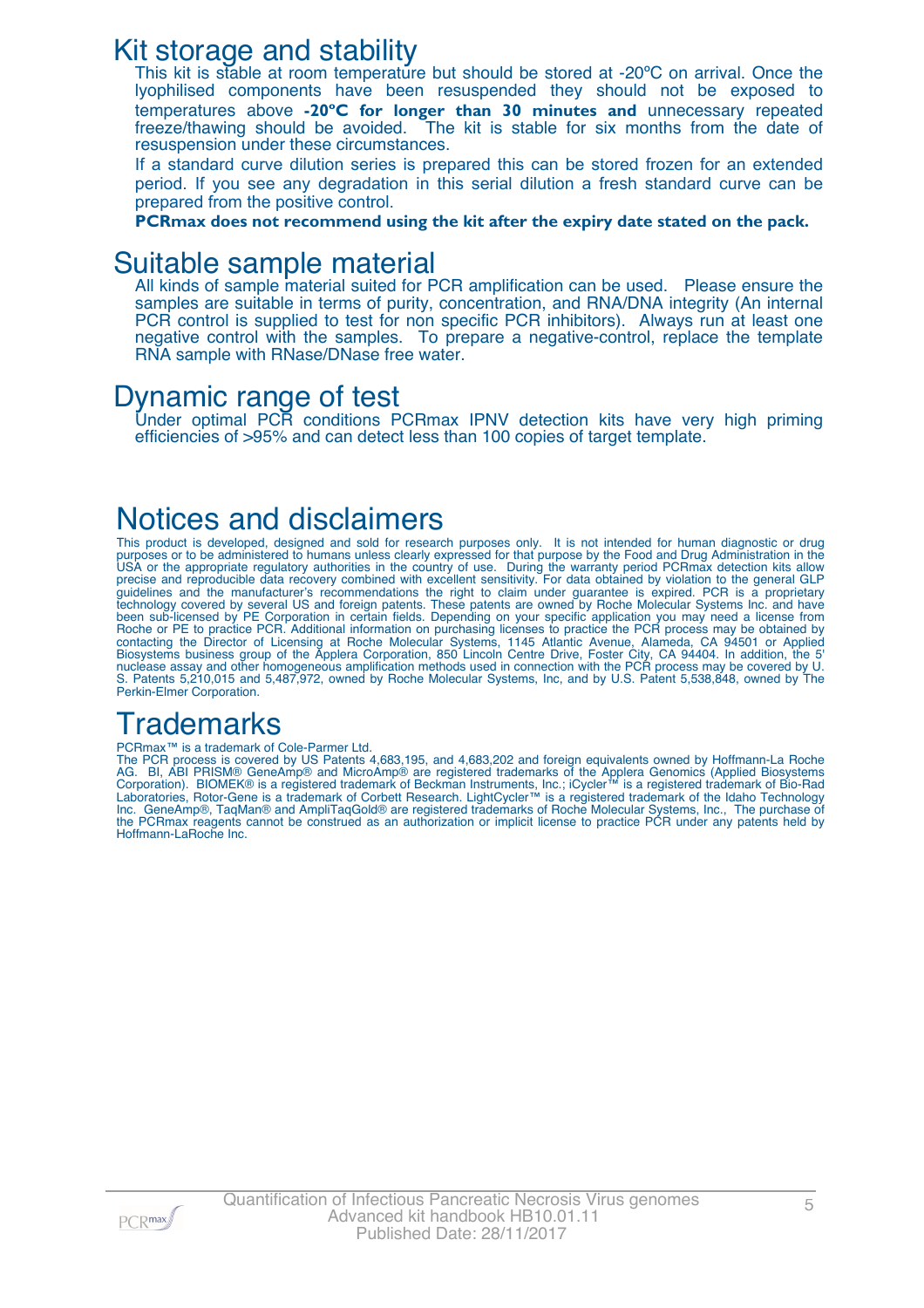## Principles of the test

#### **Real-time PCR**

A IPNV specific primer and probe mix is provided and this can be detected through the FAM channel.

The primer and probe mix provided exploits the so-called TaqMan® principle. During PCR amplification, forward and reverse primers hybridize to the IPNV cDNA. A fluorogenic probe is included in the same reaction mixture which consists of a DNA probe labeled with a 5`-dye and a 3`-quencher. During PCR amplification, the probe is cleaved and the reporter dye and quencher are separated. The resulting increase in fluorescence can be detected on a range of qPCR platforms.

#### **Positive control**

For copy number determination and as a positive control for the PCR set up, the kit contains a positive control template.

This can be used to generate a standard curve of IPNV copy number / Cq value. Alternatively the positive control can be used at a single dilution where full quantitative analysis of the samples is not required. Each time the kit is used, at least one positive control reaction must be included in the run. A positive result indicates that the primers and probes for detecting the target IPNV gene worked properly in that particular experimental scenario. If a negative result is obtained the test results are invalid and must be repeated. Care should be taken to ensure that the positive control does not contaminate any other kit component which would lead to false-positive results. This can be achieved by handling this component in a Post PCR environment. Care should also be taken to avoid cross-contamination of other samples when adding the positive control to the run. This can be avoided by sealing all other samples and negative controls before pipetting the positive control into the positive control well.

#### **Negative control**

To validate any positive findings a negative control reaction should be included every time the kit is used. For this reaction the RNase/DNase free water should be used instead of template. A negative result indicates that the reagents have not become contaminated while setting up the run.

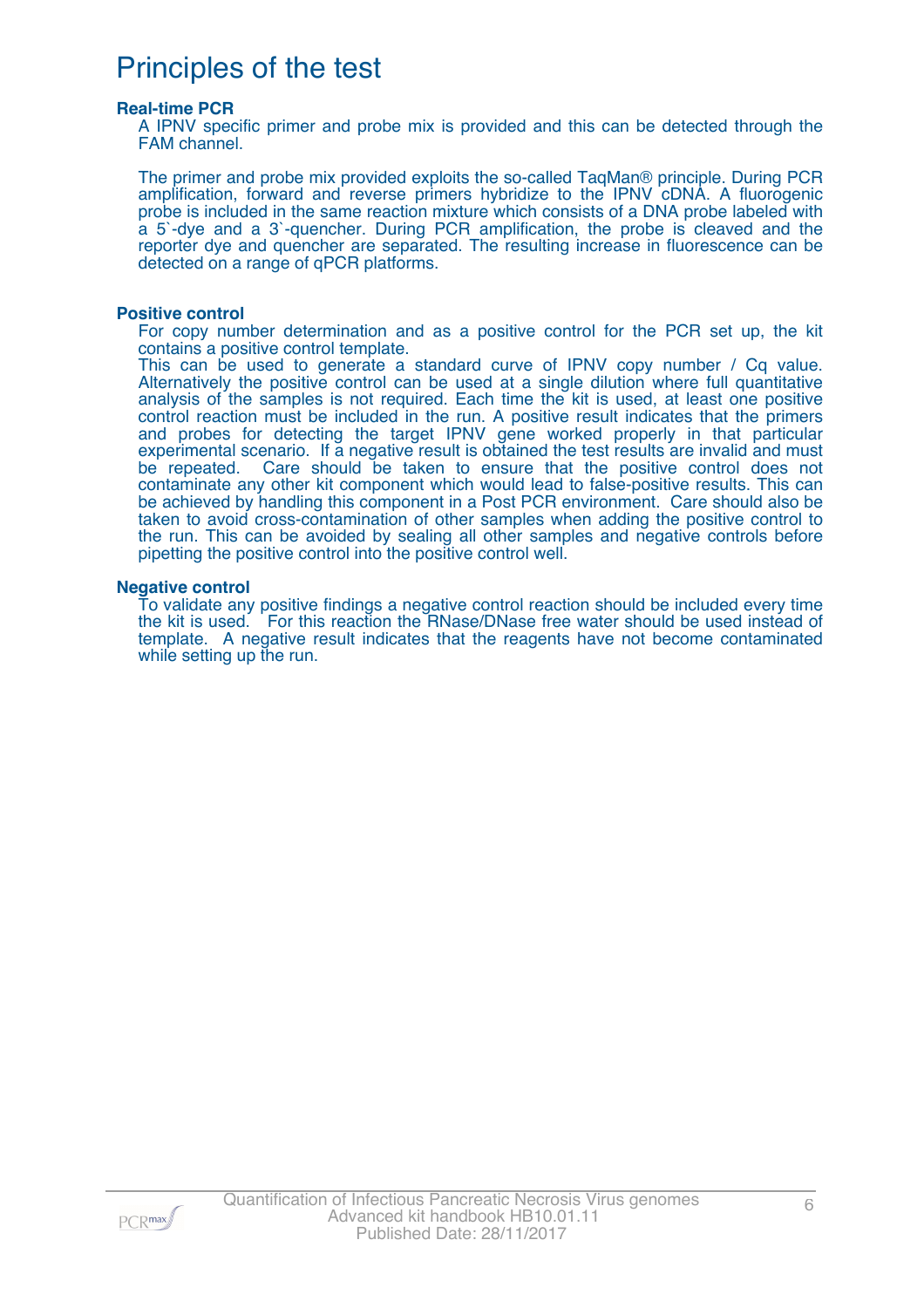#### **Internal RNA extraction control**

When performing RNA extraction, it is often advantageous to have an exogenous source of RNA template that is spiked into the lysis buffer. This control RNA is then co-purified with the sample RNA and can be detected as a positive control for the extraction process. Successful co-purification and qPCR for the control RNA also indicates that PCR inhibitors are not present at a high concentration.

A separate RT primer mix and a qPCR primer/probe mix are supplied with this kit to detect the exogenous RNA using qPCR. The PCR primers are present at PCR limiting concentrations which allows multiplexing with the target sequence primers. Amplification of the control cDNA does not interfere with detection of the IPNV target cDNA even when present at low copy number. The Internal control is detected through the VIC channel and gives a Cq value of 28+/-3 depending on the level of sample dilution.

#### **Endogenous control**

To confirm extraction of a valid biological template, a primer and probe mix is included to detect an endogenous gene. Detection of the endogenous control is through the FAM channel and it is NOT therefore possible to perform a multiplex with the IPNV primers. A poor endogenous control signal may indicate that the sample did not contain sufficient biological material.

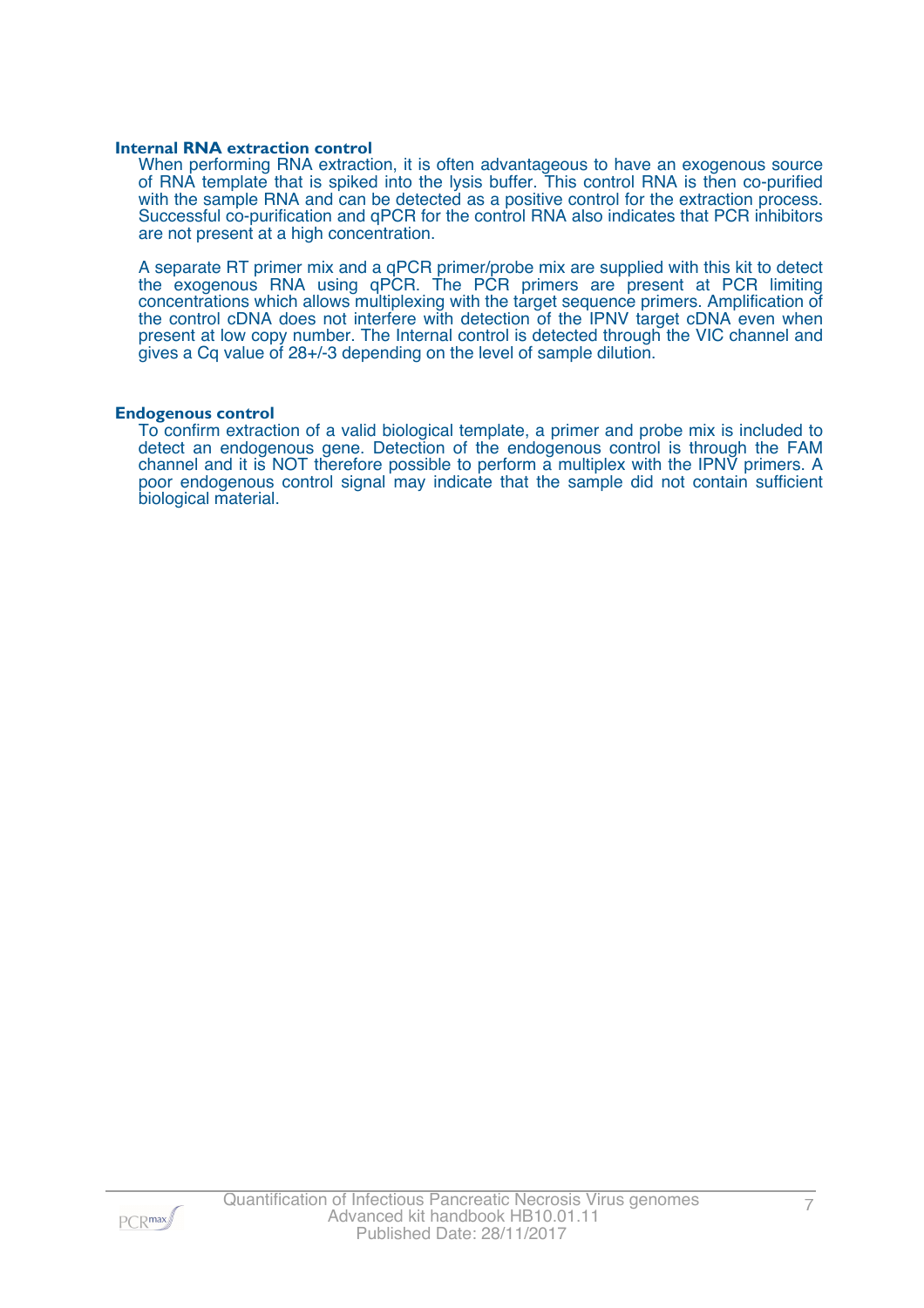### Resuspension protocol

To minimize the risk of contamination with foreign DNA, we recommend that all pipetting be performed in a PCR clean environment. Ideally this would be a designated PCR lab or PCR cabinet. Filter tips are recommended for all pipetting steps.

- **1. Pulse-spin each tube in a centrifuge before opening.** This will ensure lyophilised primer and probe mix is in the base of the tube and is not spilt upon opening the tube.
- **2. Resuspend the primer/probe mixes in the RNase/DNase free water supplied, according to the table below:**

To ensure complete resuspension, vortex each tube thoroughly.

| Component - resuspend in water                       | Volume          |
|------------------------------------------------------|-----------------|
| <b>Pre-PCR pack</b>                                  |                 |
| IPNV primer/probe mix (BROWN)                        | $165$ µ $\vert$ |
| Internal extraction control primer/probe mix (BROWN) | $165$ µl        |
| <b>IPNV RT primer mix (GREEN)</b>                    | $165$ µl        |
| Endogenous control primer/probe mix (BROWN)          | $165$ µl        |

**3. Resuspend the internal control template and positive control template in the template preparation buffer supplied, according to the table below:** To ensure complete resuspension, vortex each tube thoroughly.

| Component - resuspend in template preparation buffer |         |  |
|------------------------------------------------------|---------|--|
| <b>Pre-PCR heat-sealed foil</b>                      |         |  |
| Internal extraction control RNA (BLUE)               | $600$ µ |  |
| <b>Post-PCR heat-sealed foil</b>                     |         |  |
| <b>IPNV</b> Positive Control Template (RED) *        | $500$ µ |  |

\* This component contains high copy number template and is a VERY significant contamination risk. It must be opened and handled in a separate laboratory environment, away from the other components.

### RNA extraction

The internal extraction control RNA can be added either to the RNA lysis/extraction buffer or to the RNA sample once it has been resuspended in lysis buffer.

**DO NOT add the internal extraction control RNA directly to the unprocessed biological sample as this will lead to degradation and a loss in signal.**

- **1. Add 4µl of the Internal extraction control RNA (BLUE) to each sample in RNA lysis/extraction buffer per sample.**
- **2. Complete RNA extraction according to the manufacturers protocols.**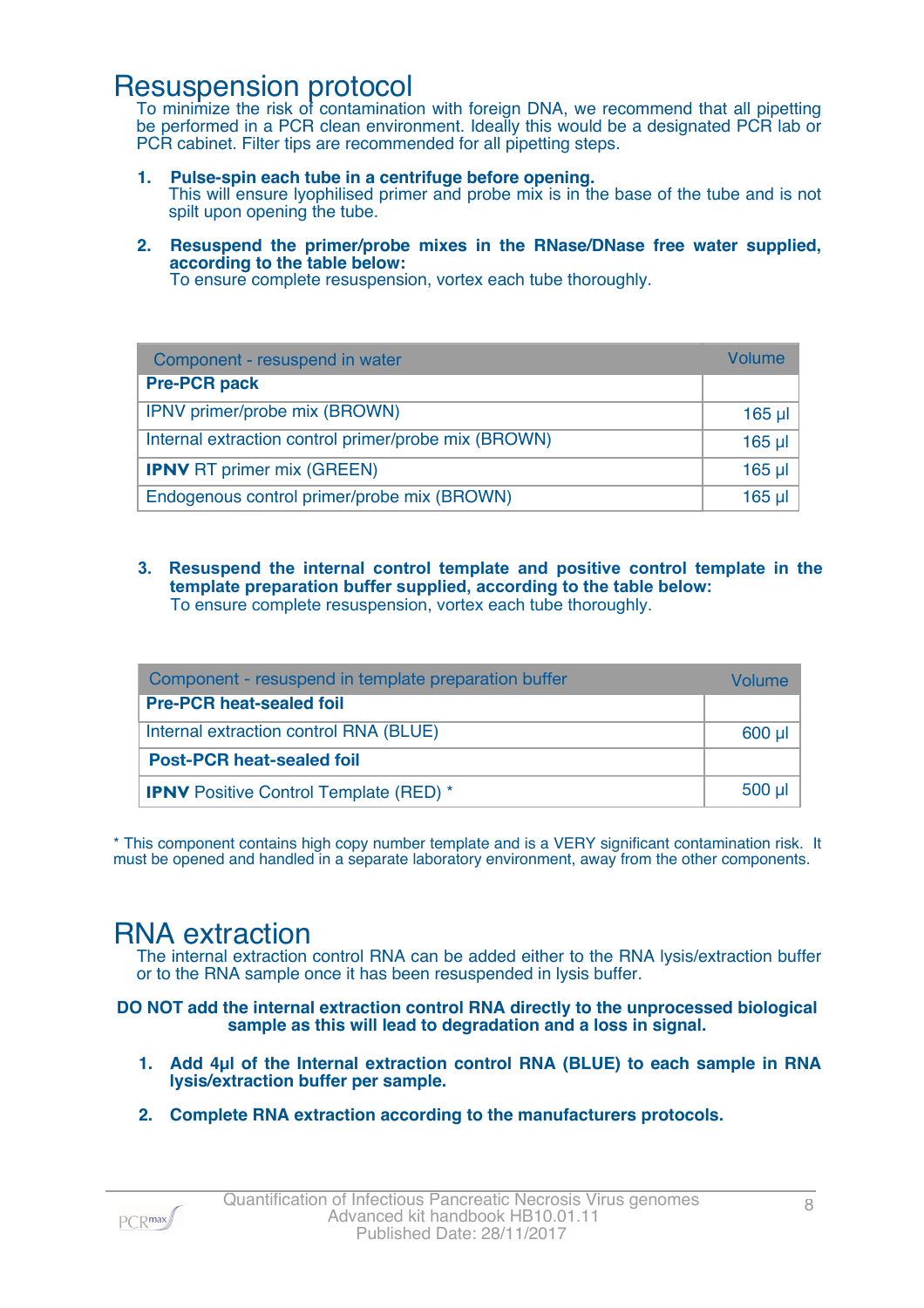### OneStep RT-qPCR detection protocol

A OneStep approach combining the reverse transcription and amplification in a single closed tube is the preferred method.

#### **For optimum performance and sensitivity.**

All pipetting steps and experimental plate set up should be performed on ice. After the plate is poured proceed immediately to the One Step amplification protocol. Prolonged incubation of reaction mixes at room temperature can lead to PCR artifacts that reduce the sensitivity of detection.

#### **1. For each RNA sample prepare a reaction mix according to the table below:** Include sufficient reactions for positive and negative controls.

| Component                                            | Volume   |
|------------------------------------------------------|----------|
| Lyophilised OneStep 2X RT-qPCR Master Mix            | 10 $\mu$ |
| IPNV primer/probe mix (BROWN)                        | 1 µI     |
| Internal extraction control primer/probe mix (BROWN) | 1 µI     |
| RNase/DNase free water (WHITE)                       | $3 \mu$  |
| <b>Final Volume</b>                                  | 15 µl    |

**2. For each RNA sample prepare an endogenous control reaction according to the table below (optional):** This control reaction will provide crucial information regarding the quality of the

biological sample.

| Component                                   | Volume   |
|---------------------------------------------|----------|
| Lyophilised OneStep 2X RT-qPCR Master Mix   | $10 \mu$ |
| Endogenous control primer/probe mix (BROWN) | 1 µl     |
| RNase/DNase free water (WHITE)              | $4 \mu$  |
| <b>Final Volume</b>                         | 15 ul    |

- **3. Pipette 15µl of these mixes into each well according to your qPCR experimental plate set up.**
- **4. Pipette 5µl of RNA template into each well, according to your experimental plate set up.**

For negative control wells use 5µl of RNase/DNase free water. The final volume in each well is 20µl.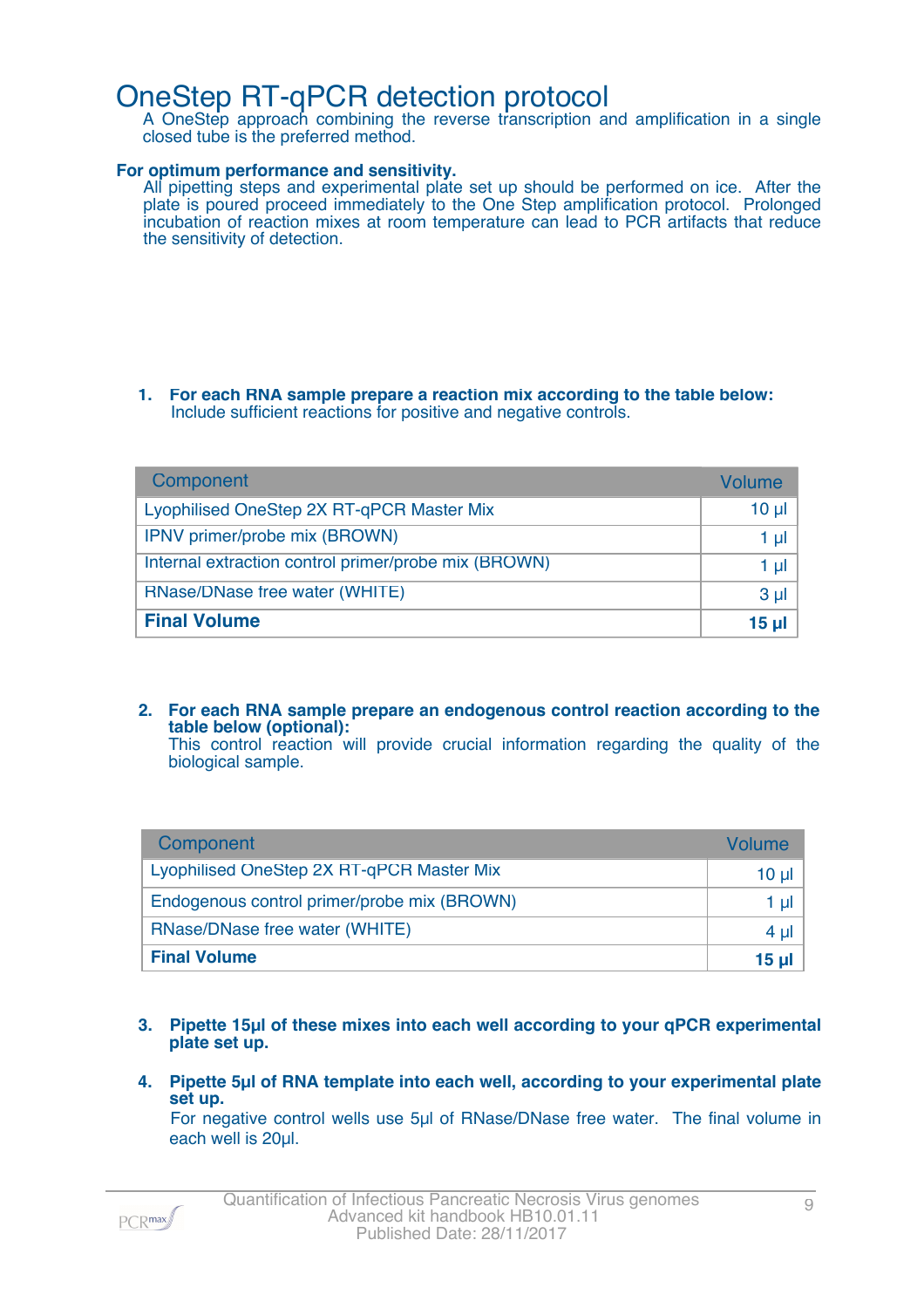#### **5. If a standard curve is included for quantitative analysis prepare a reaction mix according to the table below:**

| Component                                        | Volume        |
|--------------------------------------------------|---------------|
| <b>Lyophilised OneStep 2X RT-qPCR Master Mix</b> | $10 \mu$      |
| <b>IPNV</b> primer/probe mix (BROWN)             | $1$ µ $\vert$ |
| RNase/DNase free water (WHITE)                   | $4 \mu$       |
| <b>Final Volume</b>                              | $15$ µl       |

#### **6. Preparation of standard curve dilution series.**

1) Pipette 90µl of template preparation buffer into 5 tubes and label 2-6

- 2) Pipette 10µl of Positive Control Template (RED) into tube 2
- 3) Vortex thoroughly
- 4) Change pipette tip and pipette 10 µl from tube 2 into tube 3

5) Vortex thoroughly

Repeat steps 4 and 5 to complete the dilution series

| <b>Standard Curve</b>         | <b>Copy Number</b>     |
|-------------------------------|------------------------|
| Tube 1 Positive control (RED) | $2 \times 10^5$ per µl |
| Tube 2                        | $2 \times 10^4$ per µl |
| Tube 3                        | $2 \times 10^3$ per µl |
| Tube 4                        | $2 \times 10^2$ per µl |
| Tube 5                        | $20$ per $\mu$         |
| Tube 6                        | 2 per $\mu$            |

**7. Pipette 5µl of standard template into each well for the standard curve according to your plate set-up** The final volume in each well is 20µl.

## OneStep RT-qPCR amplification protocol

Amplification conditions using Lyophilised OneStep 2X RT-qPCR Master Mix.

|             | <b>Step</b>                  | <b>Time</b>      | <b>Temp</b>    |
|-------------|------------------------------|------------------|----------------|
|             | <b>Reverse Transcription</b> | $10 \text{ min}$ | $55^{\circ}$ C |
|             | Enzyme activation            | 2 min            | 95 °C          |
| Cycling x50 | <b>Denaturation</b>          | 10 <sub>s</sub>  | 95 °C          |
|             | <b>DATA COLLECTION *</b>     | 60 s             | 60 °C          |

\* Fluorogenic data should be collected during this step through the FAM and VIC channels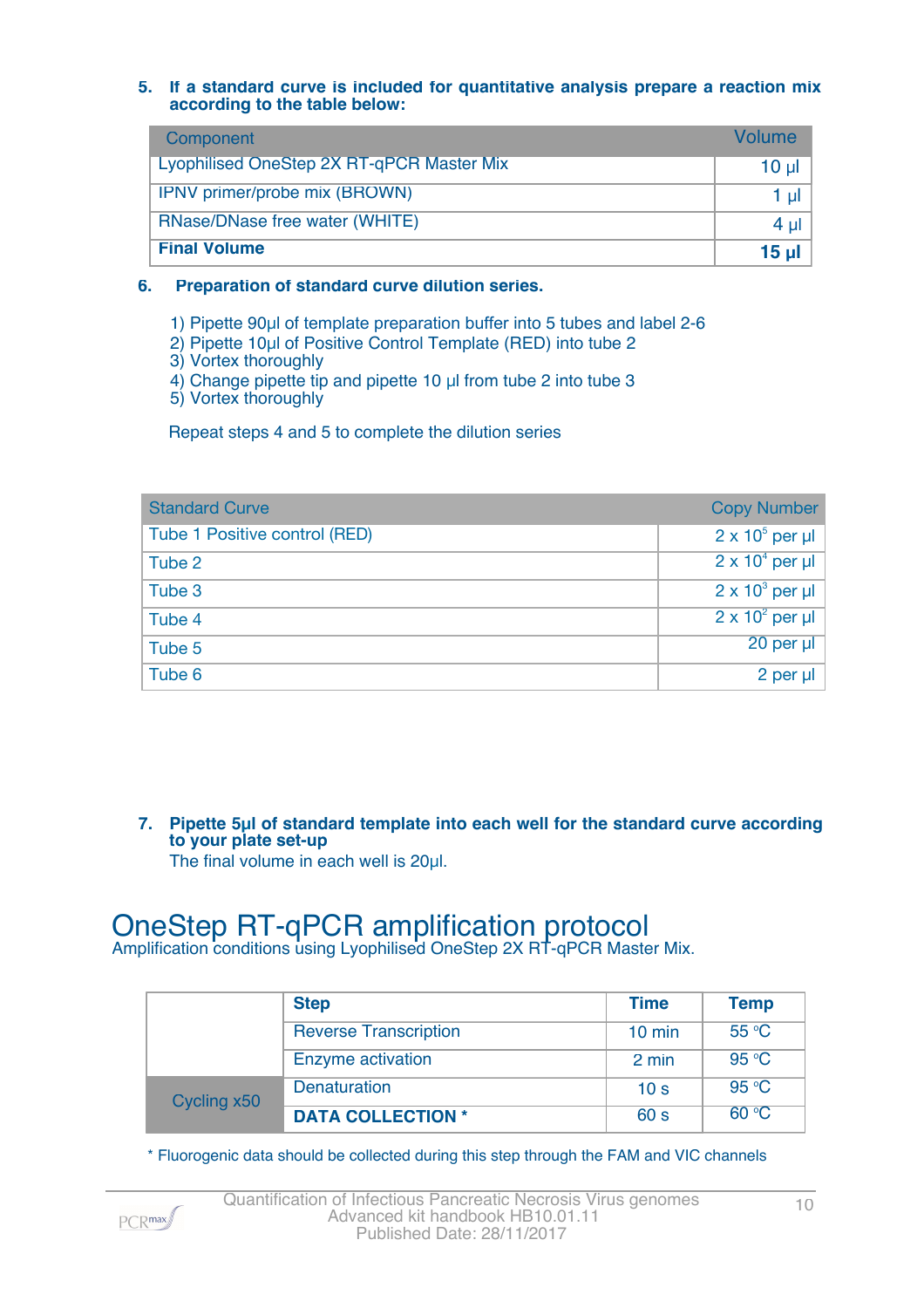## Interpretation of Results

| <b>Target</b><br>(FAM) | Internal<br>control<br>(NIC) | <b>Positive</b><br>control | <b>Negative</b><br>control | Interpretation                                                                                                  |
|------------------------|------------------------------|----------------------------|----------------------------|-----------------------------------------------------------------------------------------------------------------|
| $\leq 30$              | $+ 1 -$                      | ÷                          |                            | <b>POSITIVE QUANTITATIVE RESULT</b><br>calculate copy number                                                    |
| > 30                   | ÷                            | ÷                          |                            | <b>POSITIVE QUANTITATIVE RESULT</b><br>calculate copy number                                                    |
| > 30                   |                              | ÷                          |                            | <b>POSITIVE QUALITATIVE RESULT</b><br>do not report copy number as this<br>may be due to poor sample extraction |
|                        | ÷                            | ÷                          |                            | <b>NEGATIVE RESULT</b>                                                                                          |
| $+ 1 -$                | $+ 1 -$                      |                            | $\leq 35$                  | <b>EXPERIMENT FAILED</b><br>due to test contamination                                                           |
| $+ 1 -$                | $+ 1 -$                      | ÷                          | > 35                       | $\star$                                                                                                         |
|                        |                              | ÷                          |                            | <b>SAMPLE PREPARATION FAILED</b>                                                                                |
|                        |                              |                            |                            | <b>EXPERIMENT FAILED</b>                                                                                        |

Positive control template (RED) is expected to amplify between Cq 16 and 23. Failure to satisfy this quality control criterion is a strong indication that the experiment has been compromised.

\*Where the test sample is positive and the negative control is positive with a  $Cq > 35$ , the sample must be reinterpreted based on the relative signal strength of the two results:



If the sample amplifies  $>$  5 Cq earlier than the negative control then the sample should be reinterpreted (via the table above) with the negative control verified as negative.



If the sample amplifies < 5 Cq earlier than the negative control then the positive sample result is invalidated and the result should be determined inconclusive due to test contamination. The test for this sample should be repeated.